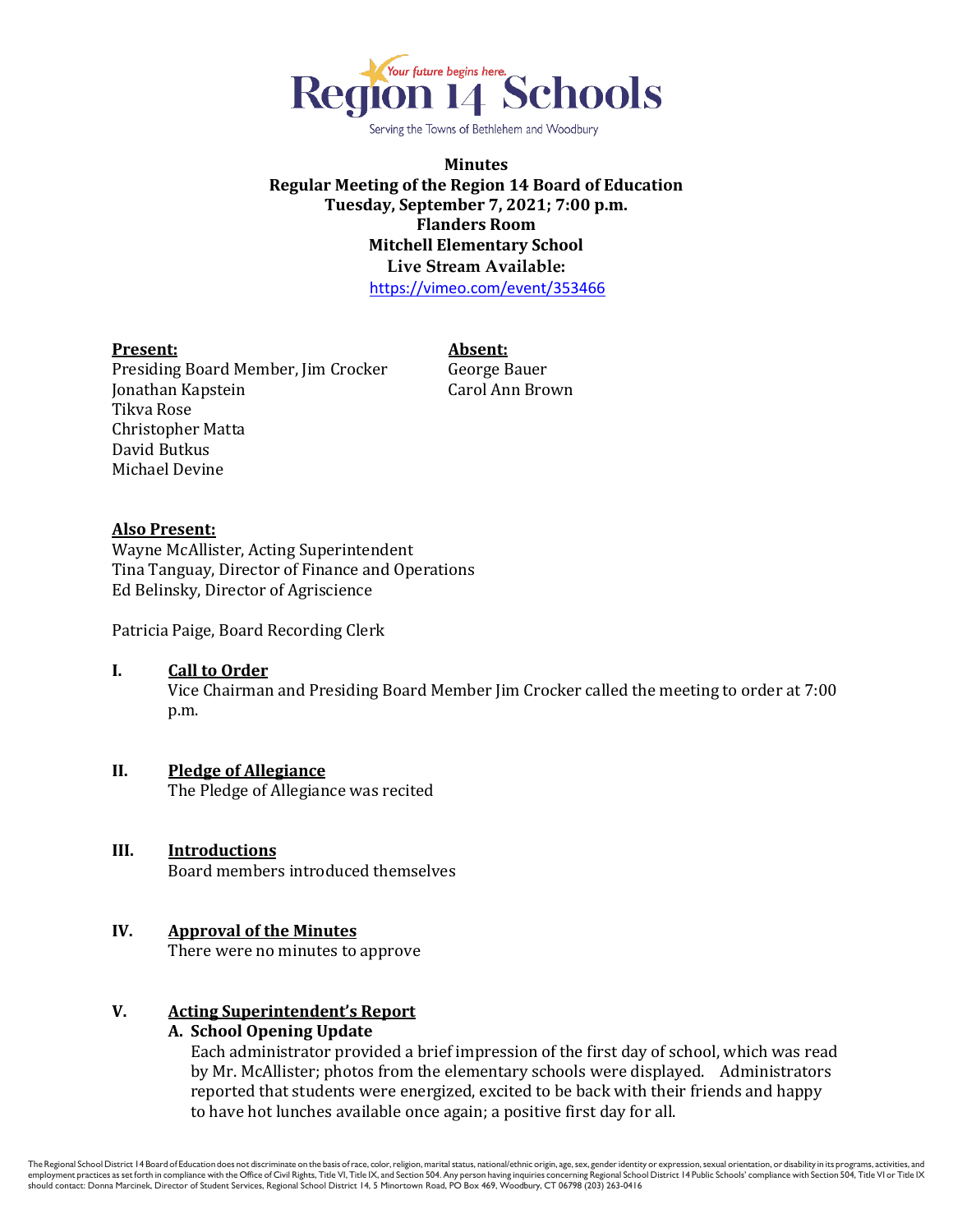An enrollment comparison was also provided and depicted an increase of 16 students district-wide over last year at the same time from 1,595 students to 1,613; a turnaround from what the trend has been.

# **B. Personnel Report**

Mr. McAllister read the new hires and resignations for September 2021 into the record.

# **C. Agriscience Update**

Mr. Ed Belinsky, the Director of Agriscience, offered a program update to the board. He acknowledged a number of students, who were recipients of various local, state, and national awards and recognitions, both individually and/or as part of team efforts in various Agriscience chapters.

Brand new to the program this year are the Timber Team and Nonnewaug Chapter of the 4H. The Timber Team is on their 3rd competition, competing at the Bethlehem Fair this weekend. Students participating in the Nonnewaug 4H Chapter will have the opportunity to attend fairs and compete in livestock showings.

# **VI. Committee Reports**

# **A. Finance Committee**

Ms. Tanguay provided a financial summary for the month of August. To date revenue collected through August 31, 2021 equaled \$5,733,487 or 15.2% of what was budgeted; expenditures totaled \$4,752,036 or 12.6%. Trending on target.

Ms. Tanguay also spoke to the lunch program and the transition to EdAdvance, who has been contracted to manage the district's food services; hot lunches are once again being offered. Menus can be found on the district's webpage.

 Most of the scheduled summer projects have been completed. Of note were the boilers at Mitchell Elementary School and the roof at Bethlehem Elementary School.

# **VII. Board Chair's Comments**

Mr. Crocker spoke to the vision of building a highly successful, performance team and professional work environment. A vision which also strives to embolden each student with the ability to thrive and be prepared for all of life's wonders, including opportunities and challenges.

He also addressed transparency as being valuable, except in times when it may impose on the privacy of others; however, the board will continue to strive for transparency wherever possible.

# **VIII. Privilege of the Floor**

# **Nick Paproski**

Supportive of the vaccinations and masking measures; questioned the seating arrangements at Bethlehem Elementary School; student seats are uncomfortable and lend themselves to poor ergonomics; there is no evidenced-based infection control principle that would support floor seating, which is an unnecessary deviation from what is normal and customary; urged BES to return to table or desk seating.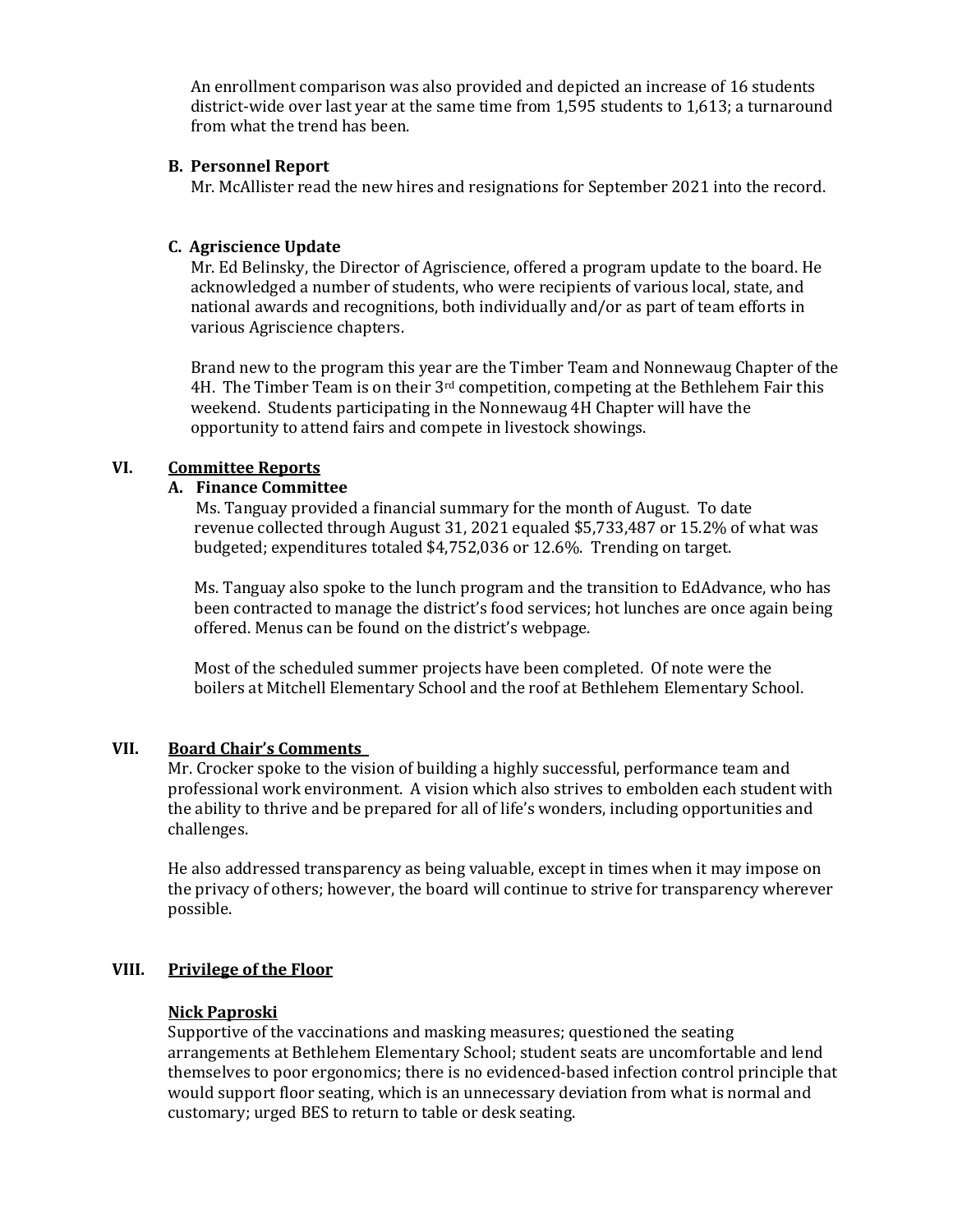# **Corinne Hawksley**

Spoke on behalf of many parents in the community, who hold a great concern over the effects that the current Covid protocols have on the students - mentally, physically, and emotionally. Will not co-parent with the government or any other interest group; she decides what is best for her children. Commented on the negative effects of mask wearing; believes in choice and parental rights.

## **Lisa Amatruda**

Two topics of discussion; Dr. Olzacki's investigation report and masking the children. Questioned the leaderships' ethics regarding the termination of Dr. Olzacki. Asked the board who is making the decision to continue masking the children; begged the board to push back from the state and fight for the children.

## **Christine DeCicco**

The redacted Dr. Olzacki investigation report is unacceptable; why is elected official's name redacted; tax payers deserve to know who cut the line; was there a promise made by board or Dr. Olzacki. Appears board hid its last meeting; was due to have a public review of a course that was previously discussed, rather it was quietly approved without feedback from parents. Urged the board to stay in their own lane.

### **Diane Macleod**

Parent of an immune comprised student; chose to homeschool; spoke to the mask mandate; public schools must follow public health guidelines; parents have choices if they don't like the mask mandate i.e. homeschool instruction or private institutions. Believes those who are upset are the vocal majority; doesn't want the board to be confused just because someone has a loud voice.

## **Thea Alfes**

Her son was attacked and bullied while in school and on the bus; concerned for his safety due to an incident that occurred on the playground just before Covid hit; pulled her son out of school; still upset over what occurred. The town deserves to know who has abused the public's trust; masks and 6' social distancing do not protect; need to come together as a community and figure this out.

#### **Benjamin Carey**

Less than 350 children nationwide have lost their lives due to Covid; asked the board to stop scaring children and to stand up for what is right for students.

# **Dawn Cipriano**

Constitution was designed to control government, not the people; it is from the bottom up, not the top down. This region operates to divide and conquer the community; lack of transparency is overwhelming and tremendous and it's done intentionally.

### **Bonnie May**

Inquired whether or not the town has protocols involving mask wearing; perhaps grade level protocols; noted that according to Fran Rabinowitz, Executive Director at CAPSS, Critical Race Theory is not being taught in any of the schools in Connecticut; would be beneficial to the town to know difference between Critical Race Theory and inclusionary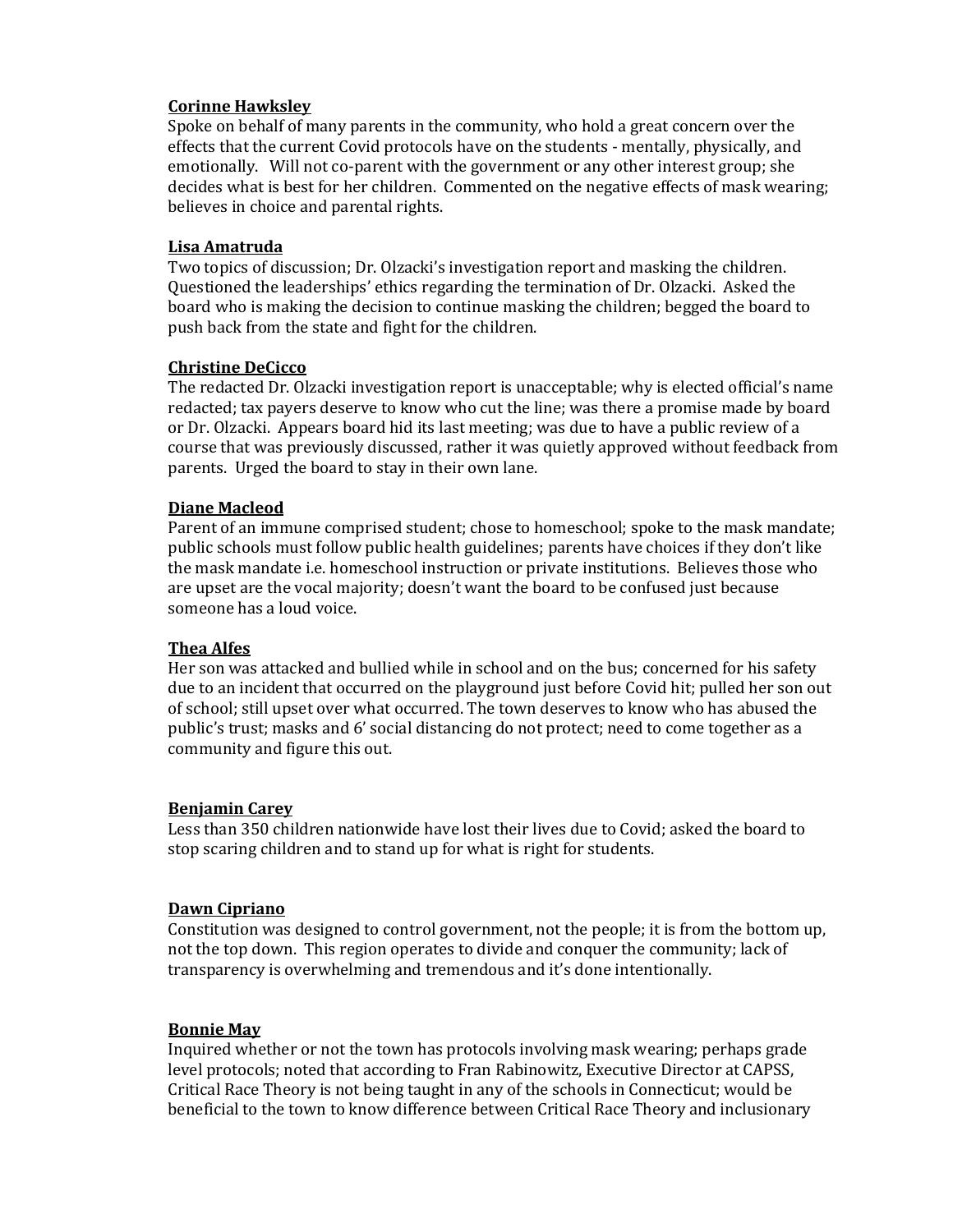## education.

## **Casey Rushin**

Requested board members to stop playing with their phones when individuals are participating in public comment; sent an e-mail asking that the district staff wear blue and have a moment of silence acknowledging the passing of Trooper Mohl; disappointed that the acting superintendent did not bring it before the board.

# **Beth Ramos**

Very upset about the seating arrangements at Bethlehem Elementary School; wants her child off the floor.

### **Alyssa Detmer**

Continues to oppose the mask mandate; has faith that one day the boards' hands will no longer be tied; withdrew her child; hopes to get her back in school.

### **IX. Old Business**

There was no old Business

## **X. New Business**

### **Executive Session**

A motion was made by Jonathan Kapstein and seconded by David Butkus to enter into Executive Session for discussion/possible action on ratification of proposed collective bargaining agreement between Regional School District No. 14 Board of Education and Nonnewaug Paraprofessional Union Local 1303-257 of Council 4, AFSCME, AFL-CIO dated July 1, 2021 through June 30, 2024; all in favor; none opposed; the board moved into Executive Session at 8:20 p.m. and invited Acting Superintendent Wayne McAllister and the Director of Finance and Operations, Tina Tanguay.

### **Public Session**

The board returned to Public Session at 8:29 p.m.

## **Motions**

Michael Devine moved that the Region 14 Board of Education ratify the proposed collective bargaining agreement between Regional School District No. 14 Board of Education and Nonnewaug Paraprofessional Union Local 1303-257 of Council 4, AFSCME, AFL-CIO dated July 1, 2021 through June 30, 2024; seconded by David Butkus; all were in favor; none opposed; motion carried unanimously.

Michael Devine moved that the Region 14 Board of Education authorize the Board Chair to sign said agreement, subject to any further necessary legal review; seconded by David Butkus; all in favor; none opposed; motion carried unanimously.

## **Agenda Amendment**

Mr. Devine moved to amend the agenda to include an Executive Session for the purpose of discussing Attorney/Client Privileged information under Item X, New Business; seconded by David Butkus; all in favor; none opposed; motion carried unanimously.

## **Executive Session**

Mr. Devine made a motion to enter into Executive Session for the purpose of discussing Attorney/Client privileged information; all in favor; none opposed; motion carried unanimously. The board entered into Executive Session at 8:32 p.m.